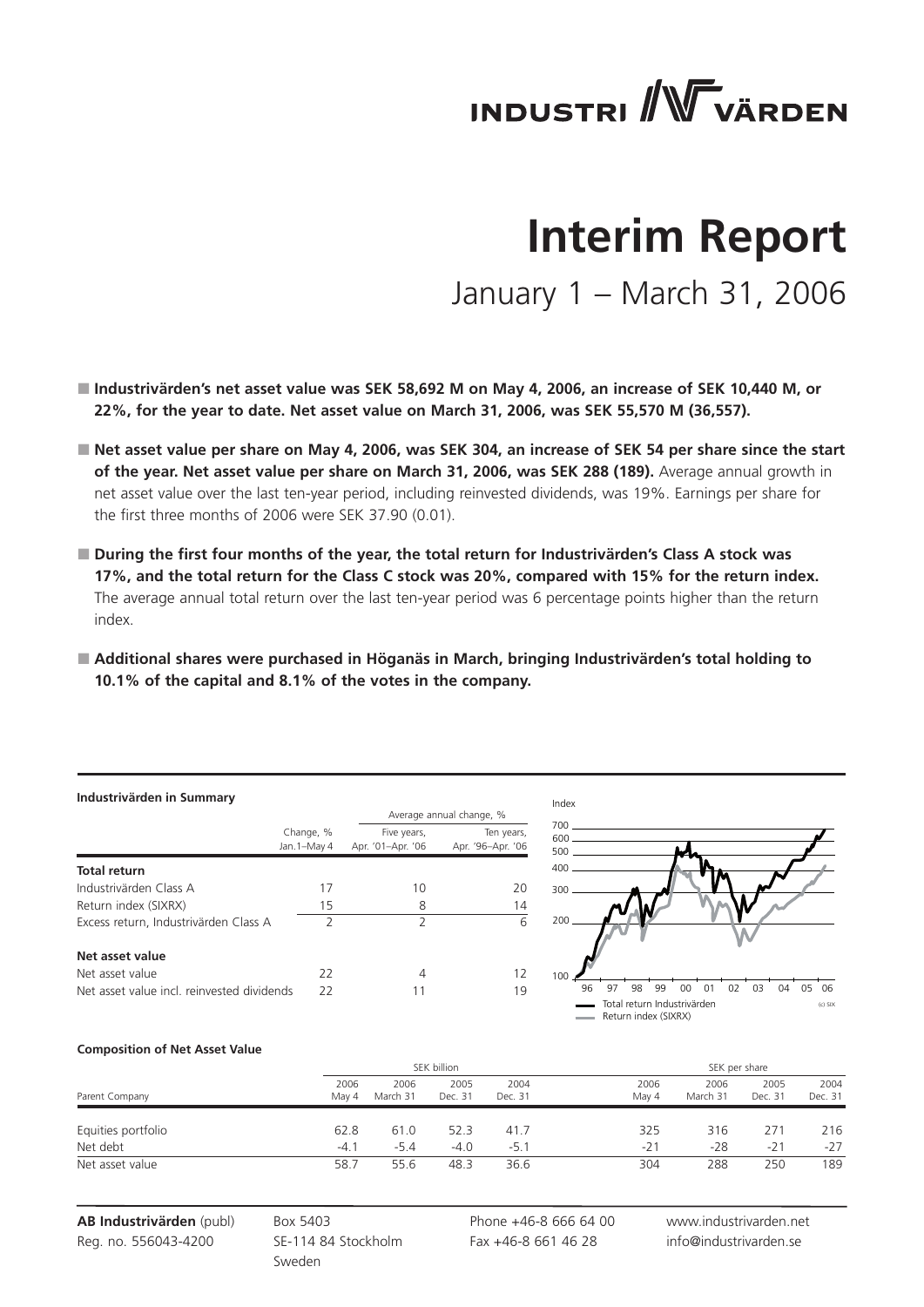Industrivärden is one of the Nordic region's leading holding companies, taking an active ownership role in a concentrated selection of listed Nordic companies with good development potential. Industrivärden's mission is to create shareholder value based on a professional investment operation and active ownership. The goal is to generate high growth in net asset value over time. Based on this, the aim is to deliver a total return to Industrivärden's shareholders that is higher, over time, than the average for the Stockholm Stock Exchange. For more information, visit our website: www.industrivarden.net.

#### **CEO's Message**

As we near the half year mark, the rate of growth remains favorable in large parts of the world economy. Global growth forecasts have been upgraded, and indications are currently strong that 2006 will be a good year, even if the ongoing adjustment of the previously record-low interest rates in several major economies may have a dampening effect in time. Following years of stagnation, the Japanese economy is showing favorable development. Europe – headed by Germany – has also had higher growth.

Industrivärden's portfolio companies showed a strong first quarter, and it is pleasing to once again note that our portfolio of industrially leading listed companies is maintaining a high class. However, rapid changes in the operating environment and fierce competition require continuous adaptation and improvements. For us as a long-term owner, this is a challenge as well as an opportunity.

SSAB – with a 33% return on capital employed in a strong economy – is a prime example of a successful niche orientation. Through a concerted effort the company has established a leading position in ultra high-strength and quenched steel. With this strategy, SSAB has positioned itself as one of the most profitable steel companies in Europe.

Against the backdrop of the strong performance of our portfolio companies, Industrivärden's net asset value has risen by 22%, or SEK 54 per share, since the start of the year through May 4. Both our Class A and C shares have outperformed the market index.

In March we bought additional shares in the company Höganäs, and our holding now amounts to slightly more than 10% of the capital. Höganäs has solid materials expertise in the production of metal powder–based industrial components. Key customers can be found in the automotive industry, among others. It's our judgement that Höganäs has promising future potential in an exciting product area.

Another interesting new investment was the purchase of slightly more than 5% of the shares in the Norwegian media technology company Tandberg Television. The company is a globally leading niche player primarily in the area of compression technology, which is needed for the transmission of multimedia data. The company's equipment and software are used to digitalize TV data which is necessary in order to make use of the new digital TV technology.

The quarterly result of our short-term trading amounted to SEK 67 M  $(37)$ , compared with our unchanged management costs of SEK 20 M.

anders nyrén *President and CEO*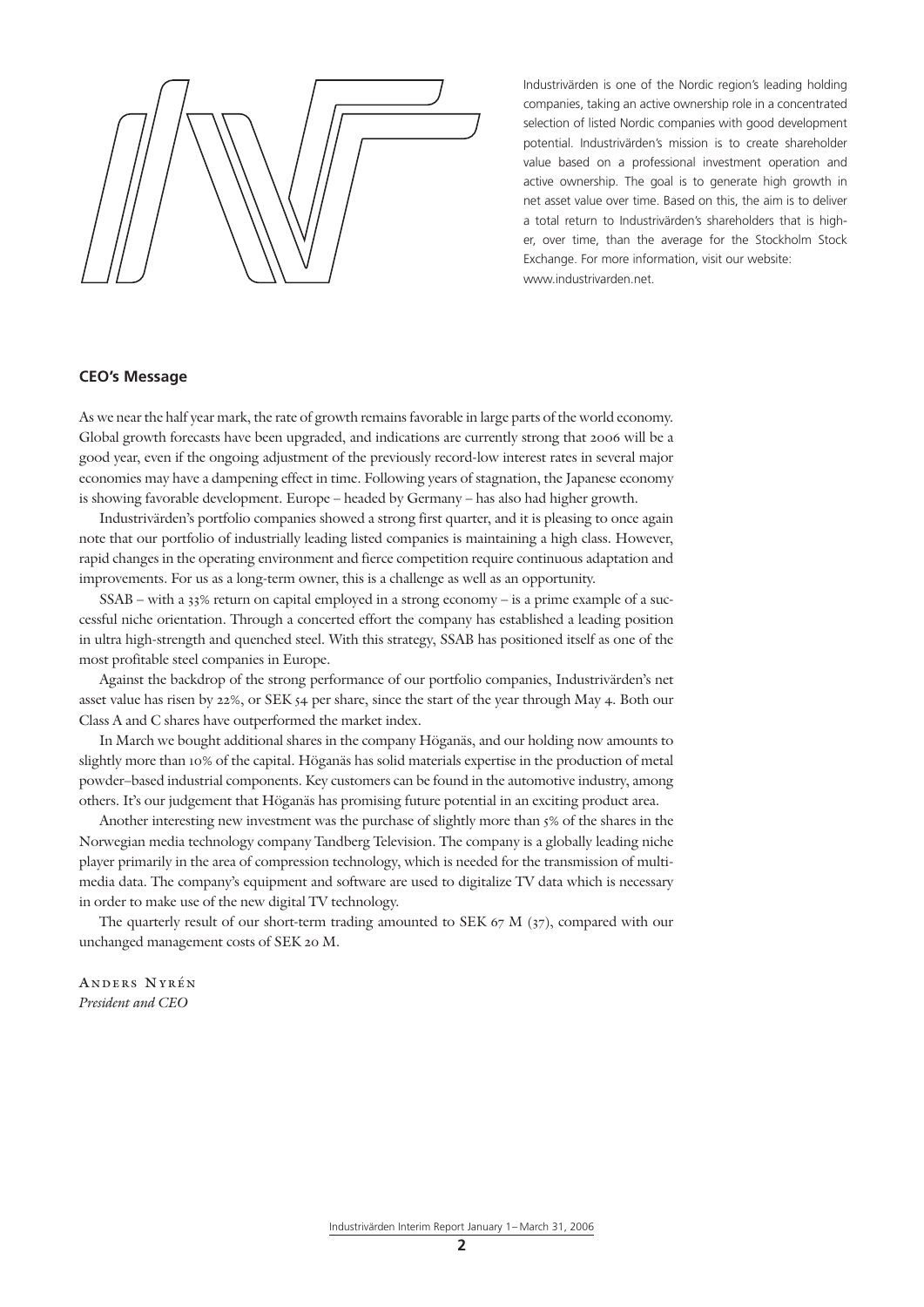### **NET ASSET VALUE**

Net asset value has grown by an average of 12% per year over the last ten-year period. Including reinvested dividends, the average annual increase was 19%, compared with 14% for the return index.

Total growth in net asset value including reinvested dividends

#### **Development of Net Asset Value**  Net Asset Value per Share

 $\overline{0}$ 10  $20$ 30  $40$ 50 70 60 Equities portfolio Net debt Net asset value Dec. Dec. 08c.<br>Dec. 08c. , 199 Dec. 00 Dec. 0  $0^{e^C}$  $0^{6}$  $0e^C$ Dec. **May** 106 March '06 SEK billion

during the last ten-year period was 456%, compared with 280% for the return index.

Net asset value consists of the difference between the market value of the equities portfolio and net debt. Its development over the last ten-year period is shown in the charts below.

SEK/share



The value of the equities portfolio on March 31, 2006, was SEK 61,025 M (41,765). During the first three months of the year, stocks were purchased for SEK 1,384 M and sold for SEK 57 M.

Management costs amounted to SEK 20 M, which were amply covered by the surplus of SEK 67 M generated by short-term derivative transactions and equity trading. Net financial items for portfolio management amounted to SEK -51 M. Overall, net debt increased by SEK 1,442 M, to SEK 5,455 M, mainly due to net purchases of stocks during the quarter, totaling SEK 1,327 M.

Net asset value at the end of March 2006 was SEK 55.6 billion, an increase of SEK 7.3 billion, or 15%, since the start of the year.

As per May 4, 2006, net asset value was SEK 58.7 billion, an increase of SEK 10.4 billion during the year to date.

| Development of Net Asset Value, SEK M |                                        | Jan. 1-March 31, 2006 |          | Jan. 1-May 4, 2006 |          |              |
|---------------------------------------|----------------------------------------|-----------------------|----------|--------------------|----------|--------------|
| Net asset value, Dec. 31, 2005        |                                        |                       | 48,252   |                    |          | 48,252       |
| Equities portfolio                    | Opening value                          |                       | 52,265   |                    |          | 52,265       |
|                                       | Purchases                              | 1,384                 |          |                    | 1,458    |              |
|                                       | Sales                                  | $-57$                 |          |                    | $-158$   |              |
|                                       | Change in value of equities portfolio: |                       |          |                    |          |              |
|                                       | Sandvik                                | 2,353                 |          | 3,926              |          |              |
|                                       | Handelsbanken                          | 1,307                 |          | 1,039              |          |              |
|                                       | SSAB                                   | 1,183                 |          | 2,631              |          |              |
|                                       | <b>SCA</b>                             | 1,070                 |          | 955                |          |              |
|                                       | Ericsson                               | 755                   |          | $-565$             |          |              |
|                                       | Skanska                                | 210                   |          | 259                |          |              |
|                                       | <b>Munters</b>                         | 154                   |          | 248                |          |              |
|                                       | Indutrade                              | 123                   |          | 342                |          |              |
|                                       | Höganäs                                | 58                    |          | 142                |          |              |
|                                       | Other stocks <sup>1</sup>              | 220<br>7,433          | 8,760    | 262                |          | 9,239 10,539 |
|                                       | Closing value                          |                       | 61,025   |                    |          | 62,804       |
| Net debt                              | Opening value                          |                       | $-4,013$ |                    |          | $-4,013$     |
|                                       | Dividend paid out                      |                       |          |                    |          |              |
|                                       | Dividends received                     |                       |          |                    | 1,310    |              |
|                                       | Management costs                       | $-20$                 |          |                    | $-27$    |              |
|                                       | Net financial items                    | $-51$                 |          |                    | $-65$    |              |
|                                       | Purchases/sales of stocks, net         | $-1,327$              |          |                    | $-1,300$ |              |
|                                       | Other <sup>1</sup>                     | $-44$                 | $-1,442$ |                    | $-17$    | -99          |
|                                       | Closing value                          |                       | $-5,455$ |                    |          | $-4,112$     |
| Net asset value                       |                                        |                       | 55,570   |                    |          | 58,692       |

1 Includes surplus of SEK 67 M from short-term derivative transactions and equity trading as per March 31, 2006, and a provision of SEK -51 M for a tax ruling.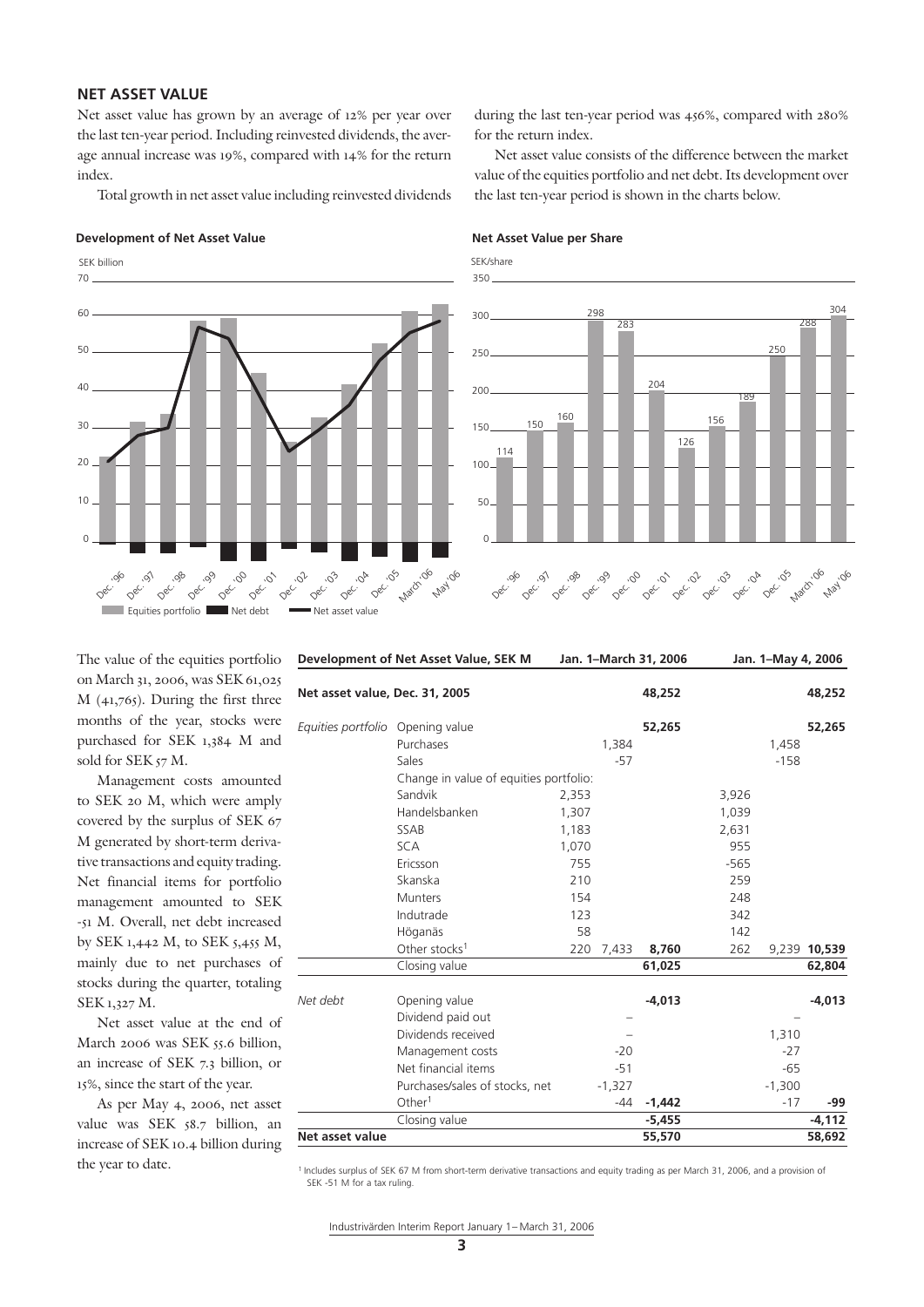### **Equities Portfolio2**

The market value of Industrivärden's equities portfolio on March 31, 2006, was SEK 61,025 M (SEK 52,265 M at the start of the year), which exceeded cost by SEK 38,972 M (SEK 31,592 M at the start of the year). See the detailed portfolio specification as

per March 31, 2006, on page 7. The market value on May 4, 2006, was SEK 62,804 M. Taking into account purchases and sales, the change in value was 18% compared with the start of the year.

|                |               |                       | Total            | Average                             |                          |               |                    |
|----------------|---------------|-----------------------|------------------|-------------------------------------|--------------------------|---------------|--------------------|
|                |               | As per March 31, 2006 | return, %        |                                     | annual total return, %   |               | As per May 4, 2006 |
|                |               | Value breakdown.      |                  | Five years,                         | Ten years,               |               | Value breakdown,   |
| Company        | No. of shares | SEK M                 | Jan.'06-March'06 | March'01-March'06 March'96-March'06 |                          | No. of shares | SEK M              |
|                |               |                       |                  |                                     |                          |               |                    |
| Handelsbanken  | 67,000,000    | 14,506                | 10               | 11                                  | 21                       | 67,000,000    | 14,238             |
| Sandvik        | 26,000,000    | 11,973                | 24               | 25                                  | 17                       | 26,000,000    | 13,546             |
| Ericsson       | 377,000,000   | 11,122                |                  | -6                                  | 9                        | 377,000,000   | 9,801              |
| <b>SCA</b>     | 23,600,000    | 8,079                 | 15               | 14                                  | 16                       | 23,600,000    | 7,964              |
| <b>SSAB</b>    | 14,150,000    | 5,278                 | 29               | 42                                  | 23                       | 14,000,000    | 6,664              |
| Skanska        | 32,300,000    | 4,118                 | 11               | 12                                  | 17                       | 32,300,000    | 4,167              |
| Indutrade      | 14,857,800    | 1,445                 | 9                |                                     | $\overline{\phantom{0}}$ | 14,857,800    | 1,664              |
| <b>Munters</b> | 3,400,000     | 899                   | 21               | 14                                  |                          | 3,400,000     | 993                |
| Höganäs        | 3,550,000     | 671                   | 10               | 7                                   | 6                        | 3,550,000     | 754                |
| Others         |               | 2,934                 |                  |                                     |                          |               | 3,013              |
| <b>Total</b>   |               | 61,025                | 14               |                                     |                          |               | 62,804             |
| Return index   |               |                       | 12               | 11                                  | 15                       |               |                    |

Of the shareholdings listed above, Munters and Höganäs have been held for less than five years, while Sandvik has been held for less than ten years. Indutrade became listed on the stock market in October 2005.

*Handelsbanken's* operating profit for the first quarter improved as a result of – among other things – a sharp improvement in net commissions and net financial items, mainly pertaining to SPP, which is consolidated starting in 2006. Increased lending volume did not cover narrowed margins. Net commissions improved due to the positive trend in the stock market and an increase in insurance commissions. The change in value of SPP's insurance portfolio had a positive effect on net financial items due to valuation at fair value. Recoveries exceeded loan losses for the fourth consecutive quarter. Due to its favorable capital situation, Handelsbanken continued to repurchase shares during the quarter, and the 2006 Annual General Meeting approved a new repurchase program. At the 2006 Annual General Meeting Pär Boman was appointed as new Group Chief Executive.

*Sandvik's* profit after financial items rose by slightly more than 40% in the first quarter as a result of higher sales volumes, improved productivity, a better product mix and a favorable price trend. Order intake showed good growth. Sales in the Tooling business area increased in most markets, and the operating margin strengthened further. The trend in the Mining and Construction business area was strong, and order intake rose sharply. The trend also remained favorable for the Materials Technology business area. Continuous product development and global expansion have further strengthened Sandvik's positions.

*Ericsson's* income after financial items was unchanged compared with the same period a year ago. The operating margin narrowed as a result of new contracts with a larger portion of network installations and the integration of newly acquired Marconi. Over time, these installations will enable larger service contracts, while the acquisition of Marconi supports the important development toward the next generation of IP networks. The strong development in the service sector continued, and Ericsson believes that the market for professional services will show good growth in 2006. Half-owned Sony Ericsson reported strong performance during the quarter and more than doubled its earnings.

*SCA's* earnings after financial items rose during the first quarter as a result of good volume growth and the effects of costcutting programs, despite considerably higher energy and raw material costs. Sales and earnings for the Personal Care business unit improved. The trend in volume was favorable for most of the company's businesses. Despite fierce competition, SCA has managed to continue raising prices of tissue products in several major European markets. The ongoing efficiency improvement programs are continuing according to plan, and the savings effects will be realized gradually during the year.

*SSAB's* profit after financial items was one of its best quarterly results ever. Demand for SSAB's core niche products, extra and ultra high strength steel sheet and quenched steel, remained strong. Deliveries of these products rose 18% and account for approximately 40% of total sheet and plate deliveries from the steel operations. To meet demand, capital expenditures of approximately SEK 800 M have been decided on to further increase capacity in quenched steel by approximately 20%. Cash flow excluding sold operations improved, and the company now has a net cash surplus. At the 2006 Annual General Meeting Olof Faxander was appointed as new Group Chief Executive.

<sup>&</sup>lt;sup>2</sup> Pertains to the Parent Company's equities portfolio. Based on these holdings, short-term derivative transactions are also conducted. Industrivarden also conducts short-term equity trading through the subsidiary Nordinvest, which had shareholdings with a market value of SEK 158 M as per March 31, 2006.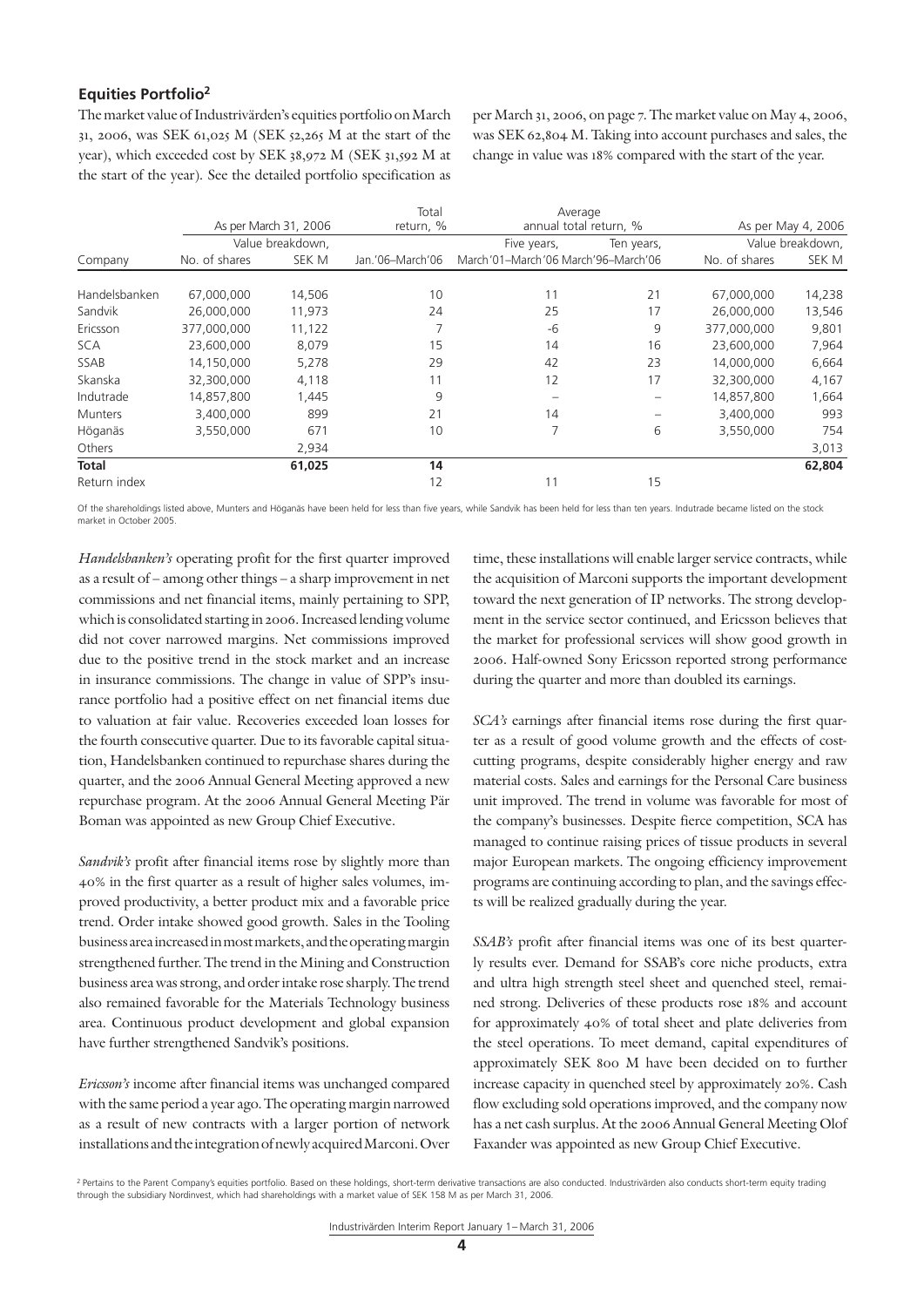*Skanska* reported improved operating income for its core Construction business. However, income after financial items fell during the first quarter due to lower sales and income from Commercial Project Development. Order bookings were strong and showed growth. After the end of the quarter, an agreement was signed on the financing of a hospital project in London, with a construction contract worth approximately SEK 14 billion.

*Indutrade's* earnings after financial items for the first quarter rose nearly 60%. The gross margin improved, mainly due to a lower portion of project orders with low margins. Profitable acquisitions made a favorable contribution. Incoming orders remained strong, and the return on operating capital strengthened further.

*Munters'* earnings after financial items for the first quarter nearly doubled compared with a year ago. Volume growth was strong, and all three divisions improved their operating income as well as operating margins. The margin improvement was the greatest in the HumiCool division as a result of improved productivity and more efficient materials purchasing.

*Höganäs'* income after net financial items for the first quarter was level with the preceding year. Excluding currency effects, operating income improved by 24%. Volume development was favorable in most markets, and continued growth is expected during the year. Cash flow improved considerably due to a reduction in working capital.

#### *Equity Transactions During the Year*

During the first quarter of 2006, purchases of stocks totaled SEK 1,384 M and sales totaled SEK 57 M. Major purchases consisted of 3,728,200 shares in Tandberg Television ASA, for SEK 471 M, and shares in Schibsted ASA, Volvo and Hemtex, for a total of SEK 913 M.

After the end of the reporting period, from April 1 through May 4, 2006, stocks were purchased for SEK 74 M and sold for SEK 101 M.

*Short-Term Derivative Transactions and Equity Trading* A profit of SEK 67 M (37) was generated from short-term trading.

#### **Net Debt**

The Parent Company's net debt was SEK 5.4 billion on March 31, 2006, including SEK 5.0 billion in interest-bearing net debt, corresponding to a net debt-equity ratio of 8.2% (7.0% at the start of the year), as shown in the specification below.

Interest-bearing net debt increased by SEK 1.3 billion compared with the start of the year, mainly due to net purchases of stocks.

Net debt as per May 4, 2006, was SEK 4.1 billion, including SEK 3.7 billion in interest-bearing net debt.

In 2006, Industrivärden is expected to receive a total of slightly more than SEK 1.7 billion in dividends. Of this sum, Industrivärden has received SEK 1.3 billion as per May 4, 2006.

The Board's proposed dividend of SEK 7 per share entails a dividend payout of slightly more than SEK 1.3 billion, which is expected to be paid on May 16, 2006.

#### **Change in Interest-Bearing Net Debt**

| Net debt-equity ratio, %               | 11.5   | 7.0    | 8.2                      | 5.9    |
|----------------------------------------|--------|--------|--------------------------|--------|
| Market value of equities portfolio     | 41.691 | 52.265 | 61,025                   | 62.804 |
| Interest-bearing net debt              | 4,798  | 3,672  | 5,020                    | 3,678  |
| Less: liabilities to subsidiaries      | $-143$ | $-202$ | $-197$                   | $-215$ |
|                                        | 4,941  | 3,874  | 5,217                    | 3,893  |
| Current interest-bearing liabilities   | 1,650  | 1,350  | 2,513                    | 2,584  |
| Long-term interest-bearing liabilities | 4,102  | 3,870  | 3,670                    | 3,670  |
| Current interest-bearing receivables   | 358    | 89     | 111                      | 80     |
| Cash and cash equivalents              | 453    | 1,257  | 855                      | 2,281  |
| SEK M                                  | 2004   | 2005   | 2006                     | 2006   |
|                                        |        |        | Dec. 31 Dec. 31 March 31 | May 4  |

#### **Net Debt-Equity Ratio**

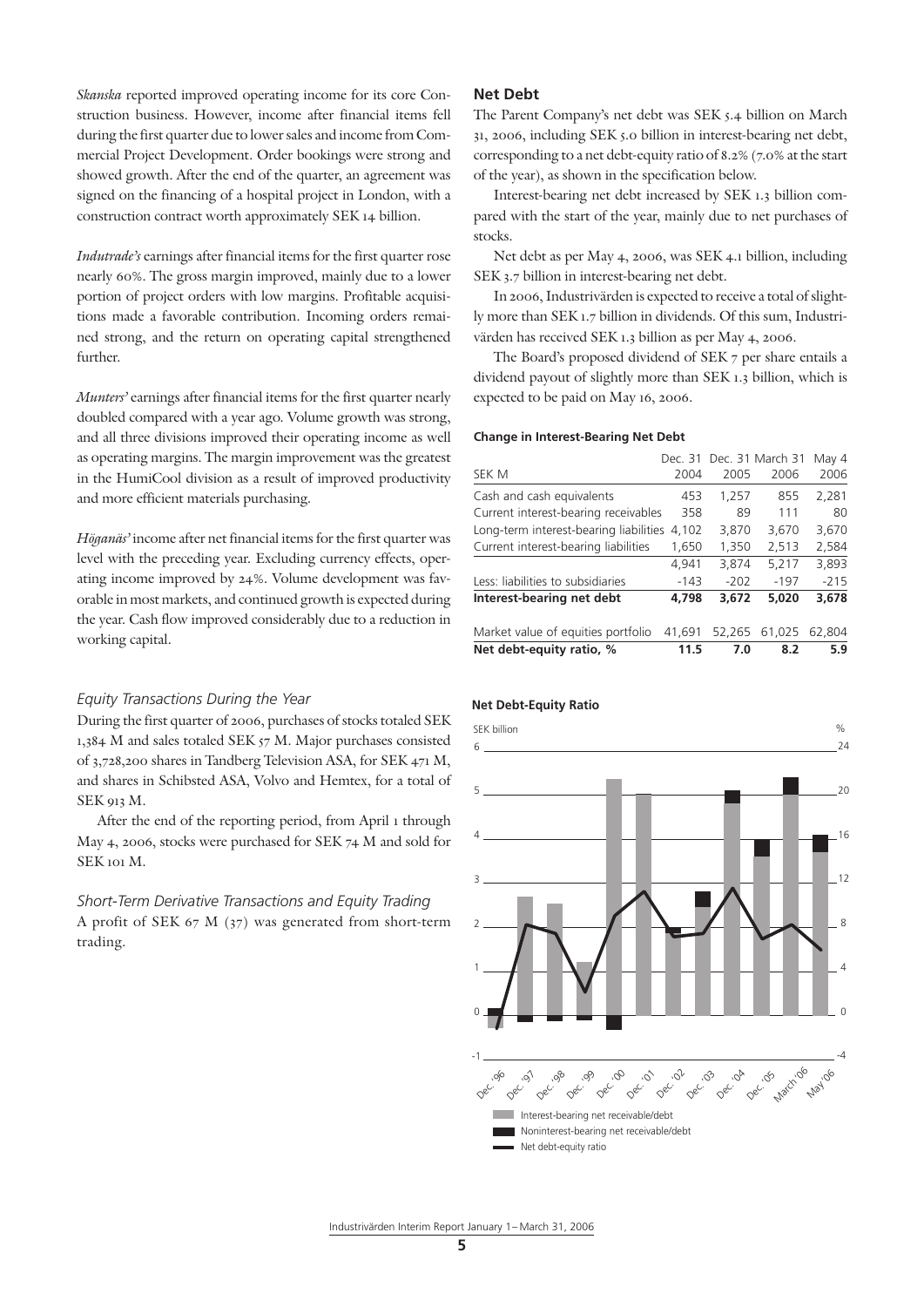## **EARNINGS**

### **Group**

Consolidated earnings from portfolio management amounted to SEK 7,433 M (40), including SEK – M (–) in dividend income, SEK 7,368 M (3) in change in value of stocks, SEK 67 M (37) from short-term derivative transactions and equity trading, and SEK -2 M (0) in other income and expenses. Earnings from other operations, pertaining primarily to the subsidiary Isaberg Rapid, totaled SEK 17 M (4). After SEK -20 M (-20) in management costs and SEK -51 M (-55) in net financial items, earnings after financial items were SEK 7,379 M (-31). After tax of SEK -59 M (-2) and earnings after tax from discontinued operations, totaling SEK – M (35) (pertaining to Indutrade), net earnings for the period were SEK 7,320 M (2). Reported tax includes an additional tax charge of SEK 51 M (as a result of a ruling by the Administrative Court of Appeal); similarly, net financial items include an additional interest charge of SEK 9 M. See note 3 on page 8.

The Group's interest-bearing net debt amounted to SEK 5.3 billion as per March 31, 2006, an increase of SEK 1.3 billion compared with the start of the year.

## **OTHER INFORMATION**

## **Accounting Principles**

Starting on January 1, 2005, Industrivärden's consolidated financial statements are prepared in accordance with International Financial Reporting Standards (IFRS), as adopted by the EU. The accounting principles used in preparing this report are described in the 2005 Annual Report. This interim report is prepared in accordance with IAS 34 pursuant to the requirements made by Swedish Financial Accounting Standards Council recommendation RR 31 – Interim Financial Reporting for Groups.The amendments and interpretations of accounting recommendations introduced from January 2006 have not had any effect on the Group's financial position or earnings.

Stockholm, May 8, 2006

Anders Nyrén *President and CEO*

#### **Auditors' Review Report**

We have reviewed the Interim Report for AB Industrivärden (publ) for the period January 1 – March 31, 2006. Management is responsible for the preparation and presentation of this interim financial information in accordance with the Annual Accounts Act and IAS 34. Our responsibility is to express a conclusion on this interim financial information based on our review.

We conducted our review in accordance with the Standard on Review Engagements (SÖG) 2410 – Review of Interim Financial Information Performed by the Independent Auditor of the Entity issued by FAR. A review consists of making inquiries, primarily of persons responsible for financial and accounting matters, and applying analytical and other review procedures. A review is substantially less in scope than an audit conducted in accordance with Standards on Auditing in Sweden (RS) and other generally accepted auditing practices. The procedures performed in a review do not enable us to obtain a level of assurance that would make us aware of all significant matters that might be identified in an audit. Therefore, the conclusion expressed based on a review does not give the same level of assurance as a conclusion expressed based on an audit.

Based on our review, nothing has come to our attention that causes us to believe that the accompanying interim financial information is not, in all essential respects, prepared in accordance with the Annual Accounts Act and IAS 34.

Stockholm, May 8, 2006

Öhrlings PricewaterhouseCoopers AB Anders Lundin *Authorized Public Accountant*

#### **Annual General Meeting, May 8, 2006**

Decisions made at Industrivärden's Annual General Meeting on Monday, May 8, 2006, will be presented in an AGM press release that will be released directly after the conclusion of the Annual General Meeting. Information related to the Annual General Meeting is available from the Company and on Industrivärden's website: www.industrivarden.net under the menu Corporate governance/Annual General Meeting.

#### **Further Information**

Anders Nyrén, President and CEO, tel. +46 8 666 64 00 Carl-Olof By, Executive Vice President and CFO, tel. +46 8 666 64 00 Sverker Sivall, IR, tel. +46 8 666 64 19 Industrivärden's complete contact information can be found on page 1.

#### **Financial Calendar**

Interim report January–June 2006: August 3, 2006 Interim report January–September 2006: October 31, 2006 Year-end report for 2006: February 15, 2007 The 2006 Annual Report will be published in early March 2007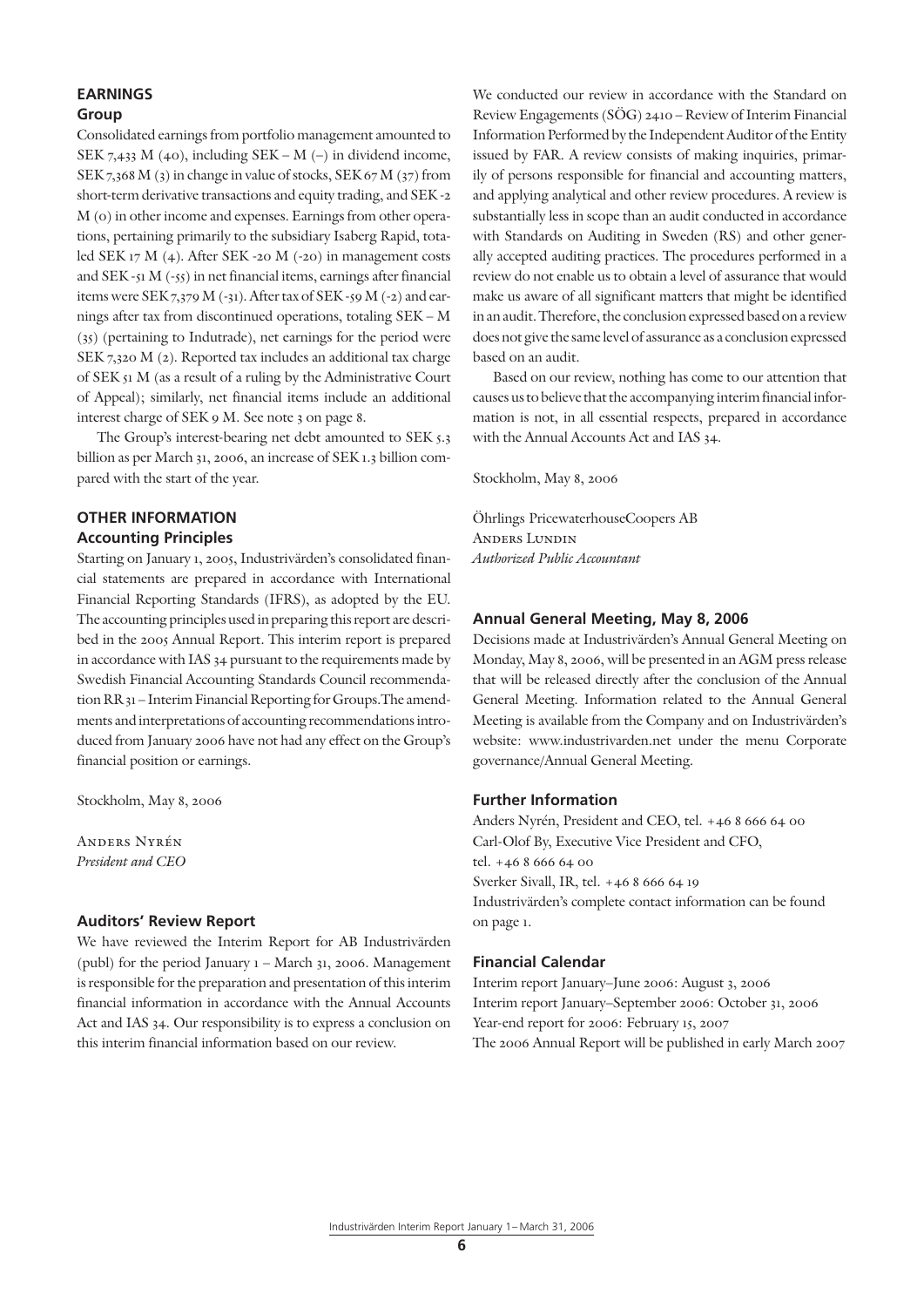### **Parent Company's Equities Portfolio**

|                                          |                          |                                 |     | Value breakdown |                        |                                |                  |                                               |
|------------------------------------------|--------------------------|---------------------------------|-----|-----------------|------------------------|--------------------------------|------------------|-----------------------------------------------|
| <b>Holdings as per</b><br>March 31, 2006 | No. of shares            | Market value<br>SEK M SEK/share |     | Cost<br>SEK M   | Surplus value<br>SEK M | Share of<br>portfolio value, % | Share of capital | Share of votes<br>in company, % in company, % |
| Handelsbanken A                          | 67,000,000               | 14,506                          | 75  | 4,524           | 9,982                  | 24                             | 10.3             | 10.5                                          |
| Sandvik                                  | 26,000,000               | 11,973                          | 62  | 5,379           | 6,594                  | 20                             | 11.6             | 11.6                                          |
| Ericsson A<br>Ericsson B                 | 372,000,000<br>5,000,000 | 11,122                          | 58  | 3,262           | 7,860                  | 18                             | 2.4              | 13.4                                          |
| SCA A<br>SCA B                           | 16,000,000<br>7,600,000  | 8,079                           | 42  | 2,466           | 5,613                  | 13                             | 10.6             | 29.1                                          |
| SSAB A                                   | 14,150,000               | 5,278                           | 27  | 912             | 4,366                  | 9                              | 15.4             | 20.1                                          |
| Skanska A<br>Skanska B                   | 15,000,000<br>17,300,000 | 4,118                           | 21  | 1,579           | 2,539                  | 7                              | 8.0              | 27.1                                          |
| Indutrade                                | 14,857,800               | 1,445                           | 8   | 248             | 1,197                  | 2                              | 37.1             | 37.1                                          |
| Volvo A<br>Volvo B                       | 2,000,000<br>1,352,000   | 1,205                           | 6   | 884             | 321                    | 2                              | 0.8              | 1.3                                           |
| <b>Munters</b>                           | 3,400,000                | 899                             | 5   | 614             | 285                    | $\overline{2}$                 | 13.6             | 13.6                                          |
| Höganäs B                                | 3,550,000                | 671                             | 4   | 637             | 34                     |                                | 10.1             | 8.1                                           |
| Tandberg Television ASA 3,897,800        |                          | 633                             | 3   | 489             | 144                    |                                | 5.1              | 5.1                                           |
| Isaberg Rapid<br>Other                   |                          | 222<br>874                      | 4   | 205<br>854      | 17<br>20               | 0                              | 100.0            | 100.0                                         |
| Total as per March 31, 2006              |                          | 61,025                          | 316 | 22,053          | 38,972                 | 100                            |                  |                                               |

Share of capital and votes includes the Parent Company's outstanding OTC options in Handelsbanken, Sandvik, Ericsson, SCA, SSAB, Skanska and Volvo, and Nordinvest's shareholding in Tandberg Television ASA.

Valuation of the subsidiary Isaberg Rapid is provided in a definition on page 11.

Total number of Industrivärden shares outstanding: 193,135,612.

|                                |                          |                 |     | Value breakdown |               |                    |                  |                             |
|--------------------------------|--------------------------|-----------------|-----|-----------------|---------------|--------------------|------------------|-----------------------------|
| Holdings as per                |                          | Market value    |     | Cost            | Surplus value | Share of           | Share of capital | Share of votes              |
| Dec. 31, 2005                  | No. of shares            | SEK M SEK/share |     | SEK M           | SEK M         | portfolio value, % |                  | in company, % in company, % |
| Handelsbanken A                | 67,000,000               | 13,199          | 68  | 4,524           | 8,675         | 25                 | 10.0             | 10.3                        |
| Ericsson A<br>Ericsson B       | 372,000,000<br>5,000,000 | 10,367          | 54  | 3,262           | 7,105         | 20                 | 2.3              | 13.3                        |
| Sandvik                        | 26,000,000               | 9,620           | 50  | 5,365           | 4,255         | 18                 | 11.3             | 11.3                        |
| SCA A<br>SCA B                 | 16,000,000<br>7,600,000  | 7,009           | 36  | 2,466           | 4,543         | 13                 | 10.2             | 28.9                        |
| SSAB A                         | 14,200,000               | 4,104           | 21  | 915             | 3,189         | 8                  | 15.6             | 20.4                        |
| Skanska A<br>Skanska B         | 15,000,000<br>17,300,000 | 3,908           | 20  | 1,579           | 2,329         | 8                  | 7.7              | 26.9                        |
| Indutrade                      | 14,857,800               | 1,322           | 7   | 248             | 1,074         | 3                  | 37.1             | 37.1                        |
| Volvo A<br>Volvo B             | 1,900,000<br>500,000     | 880             | 5   | 553             | 327           | $\overline{2}$     | 0.6              | 1.2                         |
| <b>Munters</b>                 | 3,400,000                | 745             | 4   | 614             | 131           |                    | 13.6             | 13.6                        |
| Höganäs B                      | 3,400,000                | 585             | 3   | 609             | -24           |                    | 9.7              | 7.7                         |
| Isaberg Rapid                  |                          | 205             |     | 205             |               | $\Omega$           | 100.0            | 100.0                       |
| Other                          |                          | 321             | 2   | 333             | $-12$         |                    |                  |                             |
| Total as per December 31, 2005 |                          | 52,265          | 271 | 20,673          | 31,592        | 100                |                  |                             |

| Development from                   |        |
|------------------------------------|--------|
| January 1 - March 31, 2006:        |        |
| Purchases                          | 1,384  |
| Sales                              | $-57$  |
| Change in value                    | 7.433  |
| Market value as per March 31, 2006 | 61.025 |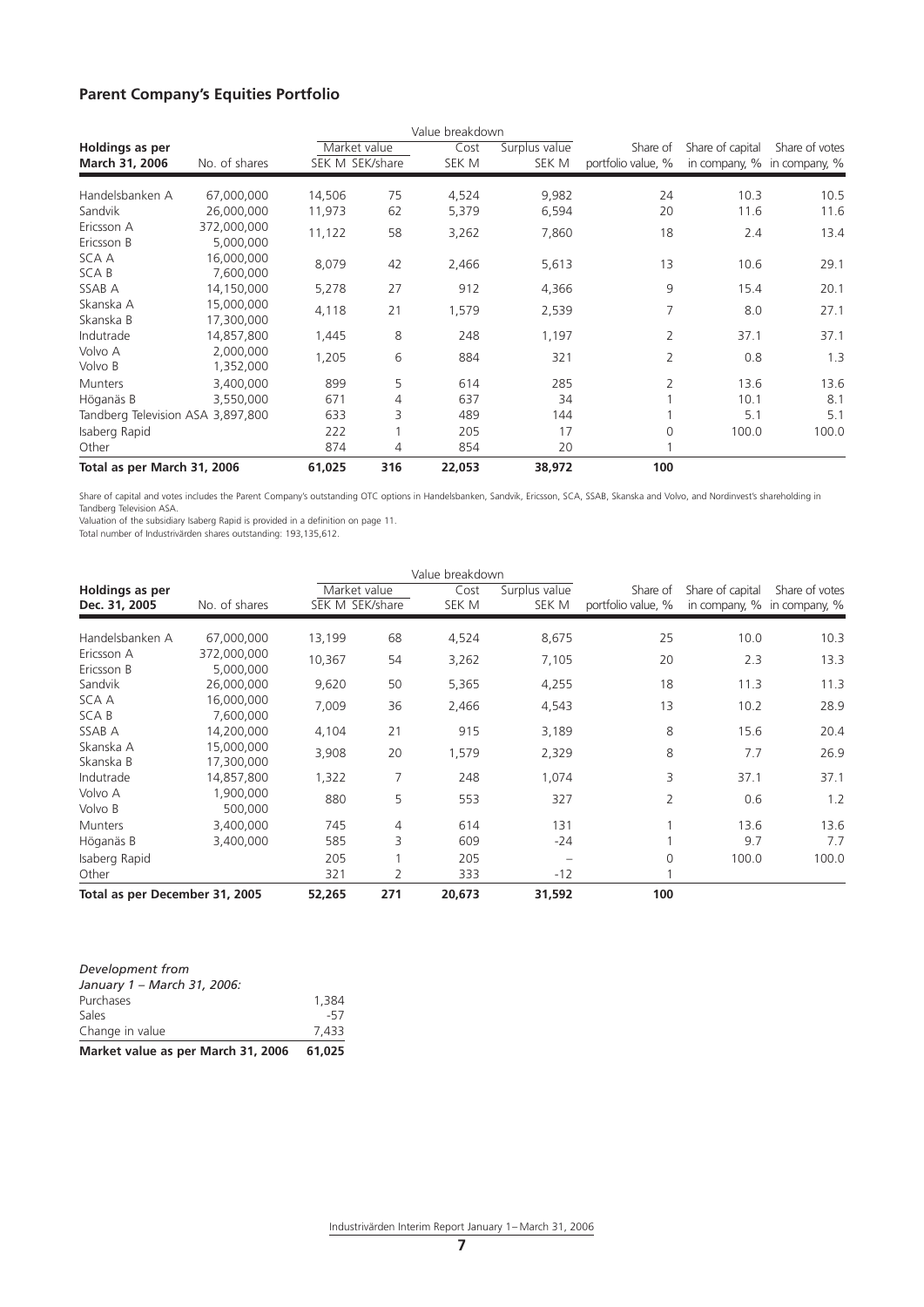## **Industrivärden Consolidated Income Statement**

|                                                                  | 2006       | 2005           | 2005      |
|------------------------------------------------------------------|------------|----------------|-----------|
| SEK M                                                            | Jan.-March | Jan.-March     | Jan.-Dec. |
| Portfolio management                                             |            |                |           |
| Dividend income from stocks                                      |            |                | 1,275     |
| Change in value of stocks                                        | 7,368      | 3              | 12,937    |
| Short-term derivative transactions and equity trading            | 67         | 37             | 122       |
| Other income and expenses                                        | $-2$       | 0              | 0         |
| Earnings from portfolio management                               | 7,433      | 40             | 14,334    |
| <b>Other operations</b>                                          |            |                |           |
| Net sales                                                        | 238        | 218            | 894       |
| Cost of goods sold                                               | $-144$     | $-144$         | $-583$    |
| Development costs                                                | $-6$       | $-7$           | $-25$     |
| Selling costs                                                    | $-50$      | $-46$          | $-184$    |
| Administrative costs                                             | $-20$      | $-18$          | -80       |
| Other operating income and expenses                              | $-1$       | $\mathbf{1}$   | 0         |
| <b>Earnings from other operations</b>                            | 17         | $\overline{4}$ | 22        |
| <b>Management costs</b>                                          | $-20$      | $-20$          | -78       |
| <b>Operating earnings</b>                                        | 7,430      | 24             | 14,278    |
| Interest income                                                  | 6          | 4              | 13        |
| Interest expenses <sup>3</sup>                                   | -57        | $-59$          | $-230$    |
| Other financial items                                            | 0          | 0              | $-14$     |
| <b>Earnings after financial items</b>                            | 7,379      | $-31$          | 14,047    |
| Ta $x^3$                                                         | $-59$      | -2             | -7        |
| Earnings for the period for continuing operations                | 7,320      | $-33$          | 14,040    |
| Earnings for the period for discontinued operations <sup>4</sup> |            | 35             | 162       |
| Net earnings for the period                                      | 7,320      | $\overline{2}$ | 14,202    |
| Depreciation included in operating earnings                      | 11         | 12             | 42        |
| Earnings per share, SEK <sup>5</sup>                             | 37.90      | 0.01           | 73.54     |
| <b>Breakdown by business unit</b>                                |            |                |           |
| Earnings after financial items                                   |            |                |           |
| Portfolio management                                             | 7,362      | $-32$          | 14,038    |
| <b>Other operations</b>                                          | 17         | 1              |           |
|                                                                  | 7,379      | $-31$          | 14,047    |
| Discontinued operations <sup>4</sup>                             |            | 50             | 225       |
| Group                                                            | 7,379      | 19             | 14,272    |

<sup>3</sup> 2006 includes tax charge of SEK 51 M plus interest of SEK 9 M, pursuant to a ruling by the Administrative Court of Appeal. The tax amount pertains to the tax years 1998–2002 on standard-calculated earnings for shares in subsidiaries. According to the tax laws currently in effect, no standard-calculated level of earnings is assessed for shares in subsidiaries.

4 Earnings from discontinued operations pertains to Indutrade until October 5, 2005, which is the date on which the company became listed on the stock exchange.

|                             | O <sub>1</sub> | O <sub>1</sub> | Oct. 5         |
|-----------------------------|----------------|----------------|----------------|
|                             |                | 2006 2005      | 2005           |
|                             |                |                |                |
| Net sales                   |                |                | 828 2.763      |
| Expenses                    |                |                | $-778 - 2,538$ |
| Earnings after              |                |                |                |
| financial items             |                | 50             | 225            |
| Tax                         |                | $-15$          | $-63$          |
| Earnings for the period $-$ |                | 35             | 162            |
|                             |                |                |                |

5 Net earnings for the period divided by 193,135,612 shares. There is no dilutive effect.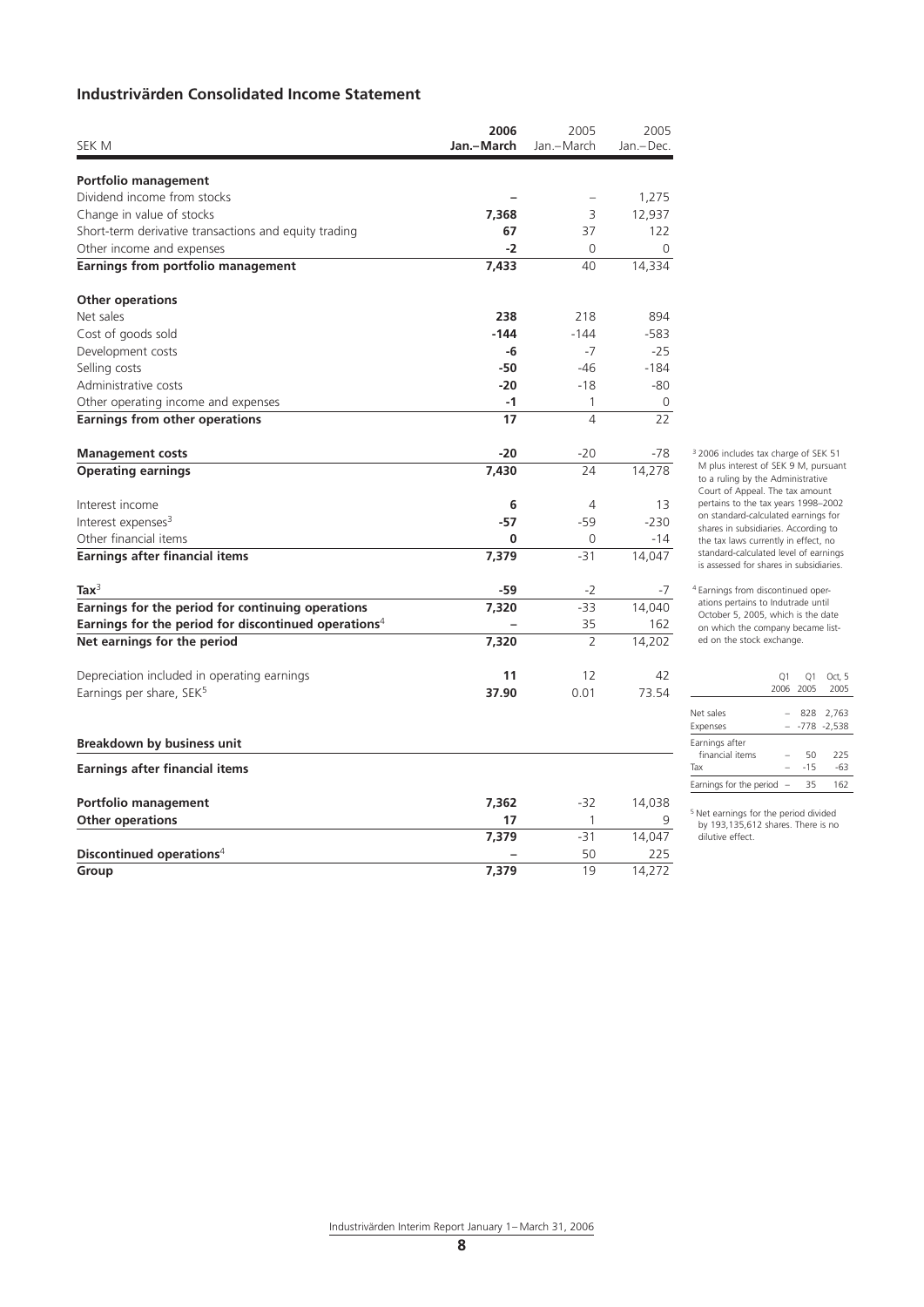## **Industrivärden Consolidated Balance Sheet**

| SEK M                                      | March 31<br>2006 | March 31<br>2005 | Dec. 31<br>2005 |
|--------------------------------------------|------------------|------------------|-----------------|
|                                            |                  |                  |                 |
| Intangible fixed assets                    | 82               | 258              | 83              |
| Tangible fixed assets                      | 226              | 517              | 228             |
| Equities                                   | 60,626           | 39,233           | 51,910          |
| Other financial fixed assets               | 16               | 25               | 12              |
| Inventories                                | 196              | 773              | 197             |
| Accounts receivable, trade                 | 225              | 682              | 239             |
| Other current assets                       | 218              | 365              | 185             |
| Cash and cash equivalents                  | 906              | 673              | 1,307           |
| <b>Total assets</b>                        | 62,495           | 42,526           | 54,161          |
| Shareholders' equity                       | 55,548           | 35,183           | 48,227          |
| Long-term noninterest-bearing liabilities  | 36               | 53               | 43              |
| Long-term interest-bearing liabilities     | 3,839            | 4,897            | 4,037           |
| Current noninterest-bearing liabilities    | 713              | 1,138            | 608             |
| Current interest-bearing liabilities       | 2,359            | 1,255            | 1,246           |
| Total shareholders' equity and liabilities | 62,495           | 42,526           | 54,161          |

## **Change in Consolidated Shareholders' Equity**

|                                     | 2006       | 2005       | 2005      |
|-------------------------------------|------------|------------|-----------|
| SEK M                               | Jan.–March | Jan.-March | Jan.-Dec. |
|                                     |            |            |           |
| Opening shareholders' equity        | 48,227     | 35,175     | 35,175    |
| Dividend to shareholders            |            |            | $-1,159$  |
| Translation differences             |            | 6          | 9         |
| Net earnings for the period         | 7,320      |            | 14,202    |
| Closing shareholders' equity        | 55,548     | 35,183     | 48,227    |
| Shareholders' equity per share, SEK | 288        | 182        | 250       |
|                                     |            |            |           |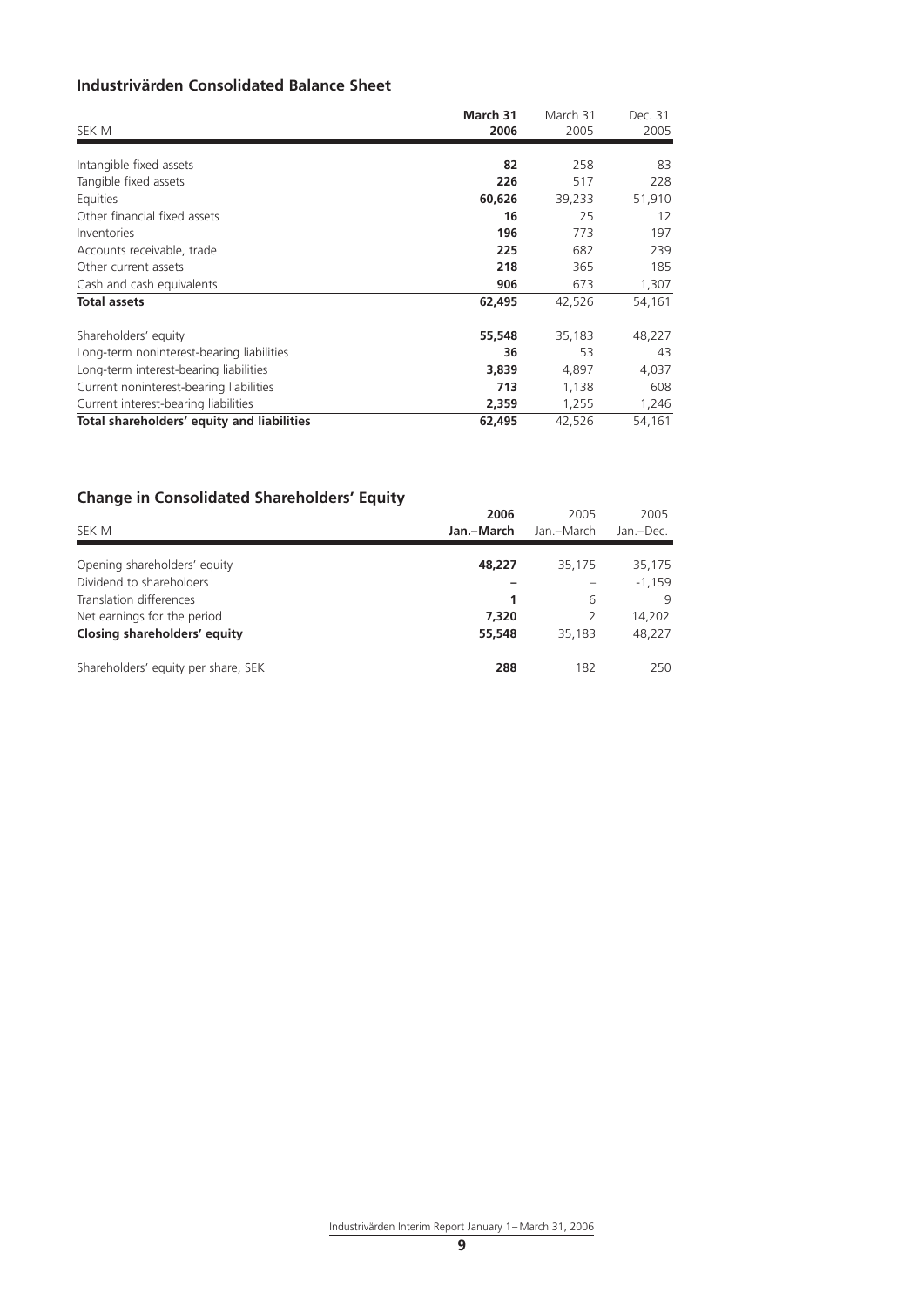## **Industrivärden Consolidated Statement of Cash Flows**

|                                                                 | 2006       | 2005           | 2005      |
|-----------------------------------------------------------------|------------|----------------|-----------|
| SEK M                                                           | Jan.-March | Jan.-March     | Jan.-Dec. |
| <b>OPERATING ACTIVITIES</b>                                     |            |                |           |
| Operating cash flow from portfolio management                   | 56         | 89             | 1,510     |
| Operating cash flow from other operations                       | 15         | $-28$          | 26        |
| Management costs paid                                           | $-20$      | $-22$          | $-79$     |
| Financial items, net                                            | $-36$      | $-50$          | $-235$    |
| <b>CASH FLOW FROM OPERATING ACTIVITIES</b>                      | 15         | $-11$          | 1,222     |
| <b>INVESTING ACTIVITIES</b>                                     |            |                |           |
| Cash flow from investments in portfolio management <sup>6</sup> | $-1,327$   | $-36$          | 941       |
| Cash flow from investments in other operations                  | -8         | $-9$           | $-49$     |
| <b>CASH FLOW FROM INVESTING ACTIVITIES</b>                      | $-1,335$   | $-45$          | 892       |
| <b>FINANCING ACTIVITIES</b>                                     |            |                |           |
| Loans raised and amortization of debt                           | 919        | 80             | $-478$    |
| Dividend paid out                                               |            |                | $-1,159$  |
| <b>CASH FLOW FROM FINANCING ACTIVITIES</b>                      | 919        | 80             | $-1,637$  |
| CASH FLOW FROM DISCONTINUED OPERATIONS <sup>7</sup>             |            | 22             | 283       |
| NET CASH FLOW FOR THE PERIOD                                    | $-401$     | 46             | 760       |
| Cash and cash equivalents at start of year                      | 1,307      | 625            | 625       |
| Less: cash and cash equivalents in discontinued operations      |            |                | -83       |
| Exchange rate difference in cash and cash equivalents           | 0          | $\overline{2}$ | 5         |
| CASH AND CASH EQUIVALENTS AT END OF PERIOD                      | 906        | 673            | 1,307     |

6 Pertains to changes in the Parent Company's equities portfolio.

<sup>7</sup> Cash flow from discontinued operations pertains to Indutrade until October 5, 2005, which is the date on which the company became listed on the stock exchange.

|                                           | 2005 | 01 – Oct. 5<br>2005 |
|-------------------------------------------|------|---------------------|
| Cash flow from:                           |      |                     |
| - operating activities                    | 29   | 147                 |
| - investing activities                    | $-7$ | $-184$              |
| - financing activities                    | 0    | 19                  |
| Cash flow for the period                  | 22   | $-18$               |
| Of which, dividend etc. to                |      |                     |
| Industrivärden                            |      | 301                 |
| Cash flow from<br>discontinued operations | 22   | 283                 |

#### **Change in Interest-Bearing Net Debt**

| SEK M                                                     | 2006<br>Jan.–March | 2005<br>Jan.-March | 2005<br>Jan.-Dec. |
|-----------------------------------------------------------|--------------------|--------------------|-------------------|
|                                                           |                    |                    |                   |
| Interest-bearing net debt at start of year                | 3,970              | 5,392              | 5,392             |
| Net cash flow for the period                              | 401                | $-46$              | $-760$            |
| Change in borrowings                                      | 919                | 80                 | $-478$            |
| Other changes                                             |                    | $-2$               |                   |
| Change pertaining to discontinued operations <sup>8</sup> |                    |                    | $-187$            |
| Interest-bearing net debt at end of period                | 5,292              | 5.424              | 3.970             |

8 Pertains to Indutrade.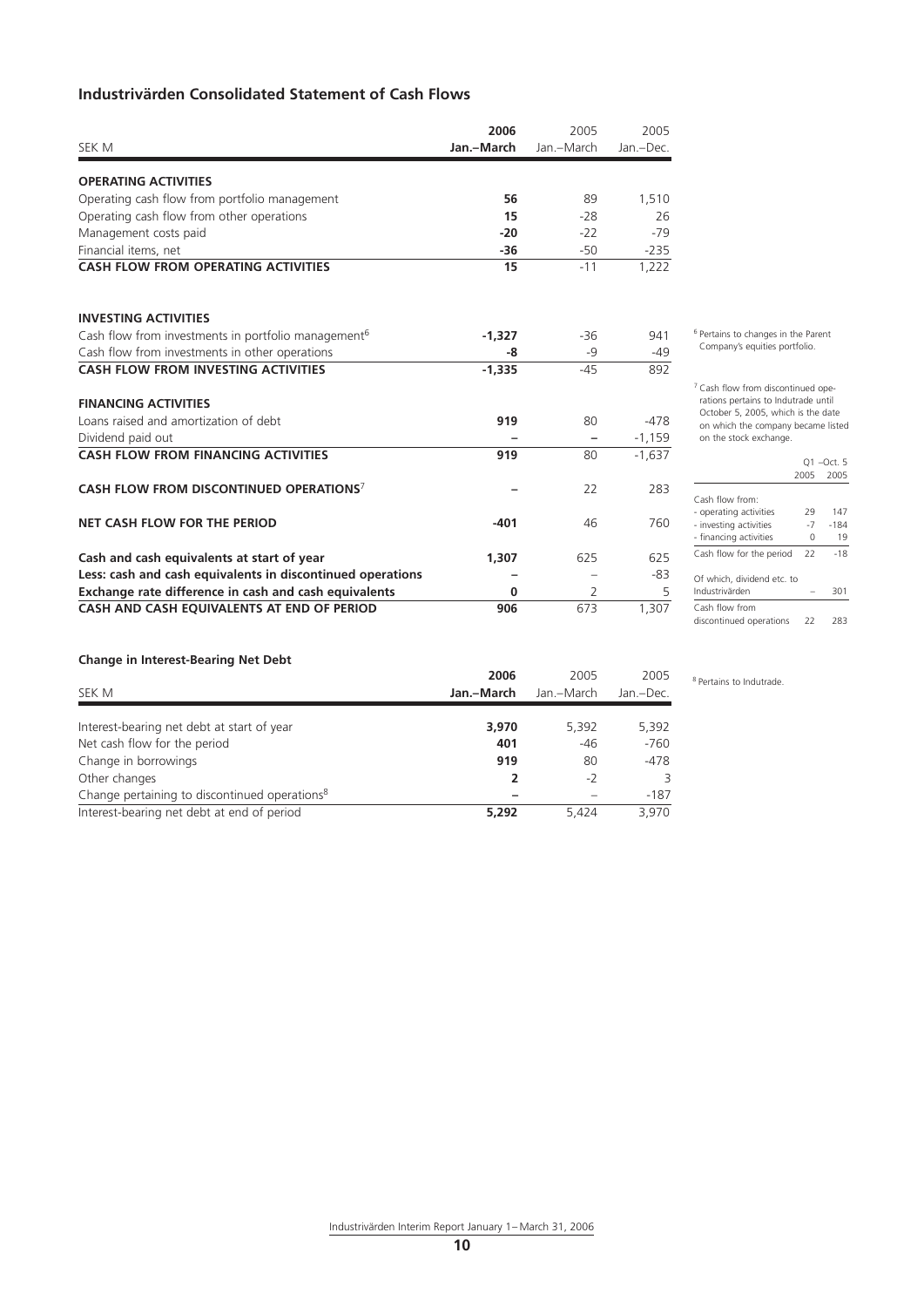#### **Definitions**

#### *Market value of equities portfolio*

The market value of the equities portfolio is defined as the market value of the listed portfolio (based on the market price on the balance sheet date) and shareholders' equity for the wholly owned company Isaberg Rapid and the other unlisted shareholdings, respectively.

#### *Net debt*

Net debt is defined as the Parent Company's interest-bearing and noninterest-bearing net debt.

#### *Net debt-equity ratio*

The Parent Company's interest-bearing net debt in relation to the market value of the Parent Company's equities portfolio.

#### *Interest-bearing net debt*

Interest-bearing liabilities and pensions less cash and cash equivalents and interest-bearing receivables, and for the Parent Company, also adjusted for liabilities to subsidiaries.

#### *Net asset value*

The market value of the Parent Company's equities portfolio less net debt.

#### *Net asset value including reinvested dividends*

The development of net asset value including reinvested dividends after tax, recalculated taking into account the development of the listed portfolio. This gives a measure of how net asset value would have developed if Industrivärden had not paid any dividends and thereby had taxable earnings, since dividends rendered are tax-deductible.

#### *Total return*

Price trend plus reinvested dividends.

#### *Change in value of equities*

For equities held at both the start and end of the period, the change in market value consists of the difference in value between these two occasions. For equities sold during the period, the change in market value consists of the difference between the value at the start of the period and the payment price received. For equities acquired during the period, the change in market value consists of the difference between the cost of the equities and their value at the end of the period.